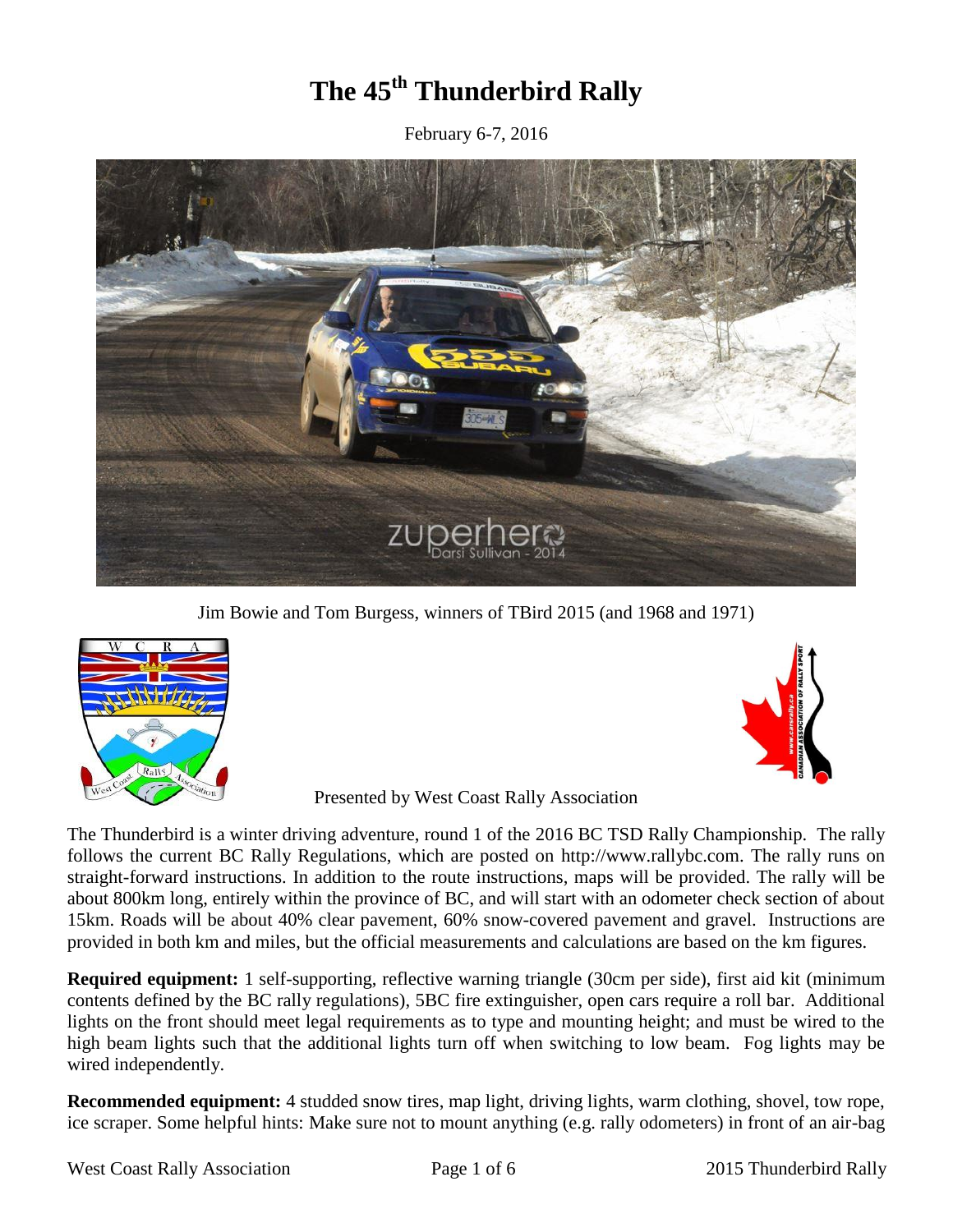cover. Handbrakes can freeze if left on overnight. Roads are often ploughed off their summer routes, so beware of snow-filled ditches. Maximum distance between gas stops is 250km (150mi) but remember that many cars get worse mileage in winter conditions. BC Highway regulations sometimes require vehicles without 4 wheel drive to carry chains. The sweep truck will have 4 wheel drive and a winch, but may not always be able to extract wayward cars from the BC scenery. Drivers are asked always to drive with their headlights on and to be particularly courteous to traffic not connected with the rally.

The rally will be divided into a number of legs, each leg ending with a meal stop or overnight stop. Each leg is divided into Transit stages and Regularity stages. Transit stages give a stage time that is adequate for completing the stage well within speed limits. Your time will not be recorded in these stages. Regularity stages list specific average speeds, which are below the posted speed limits, which you must maintain in each part of the stage. Your timing in these stages determines your score.

Timing controls will be in regularity stages only, at various unannounced locations, and will not be placed near stop signs or busy intersections. Cars may not slow down excessively within sight of a timing control. At the control official's discretion the time may be recorded early when that happens. Procedure when approaching a control is simply to drive straight past without stopping. The control official will record your time. For double checking the results, you may wish to note the time and mileage at each control, but this is not required.

**Timing & Scoring:** Timing will be to 0.1 second, but scoring is one point per whole second early or late. This means that there is effectively a 0.9 second grace period either side of perfect time, to allow for inaccuracies in checkpoint position and timing accuracy.

**Time Declarations:** The principles behind time declarations are as follows:

- Competitors should be able to stop and render first aid at an accident without penalty.
- Competitors should be able to stop and deal with a public situation (concerned local, grader blocking road, law enforcement etc.) without penalty.
- Competitors' own errors should earn them penalties.
- Competitors should not be able to engineer a lower score post-facto through a time declaration.
- Competitors requiring outside assistance (e.g. to extract them from a snowbank) should be penalized.

There are 2 categories of time declaration: For situations involving public safety (stopped for a red cross incident, stopped to determine if there is injury, stopped by a member of the public, heavy traffic making it impossible to pass, etc.) the time dec will not incur any penalty. For competitor's fault situations (missed a turn, couldn't make the average, flat tire, mis-calculated time, etc.) the time dec will cost you 20 points.

Teams will be given a Time Declaration sheet for each regularity. If you are delayed in a regularity, (e.g. if you have to stop for an accident, or if you are stopped by someone not connected with the rally) do not race to catch up your time. The time declaration sheet includes a field for the distance, a check box for fault/nofault, a field for recording the reason if it is a no-fault, and the delay requested, which must be in whole minutes, or whole minutes plus 30 seconds (0:30, 1:00, 1:30, 2:00 etc.), up to 9:30 late. In each case, you must fill in the time dec form at the time when the delay occurs. To ensure that competitors don't engineer their time decs post-facto, there may be a stop control at any location along the route, where the time dec forms will be collected. Stop controls will be indicated by a red passage control board, which will be on display at the drivers' meeting. At the end of the day, when you check in to the main time control in the restaurant, hand in any time declarations that weren't previously collected.

The maximum penalty at a single control is 300 points (5 minutes) and the maximum penalty for a regularity stage is 600 points (10 minutes). Control officials will remain in place at least until all remaining cars are beyond 10 minutes later than absolute rally time. Ties will be broken by the most zero scores, then the most 1 second penalties, etc.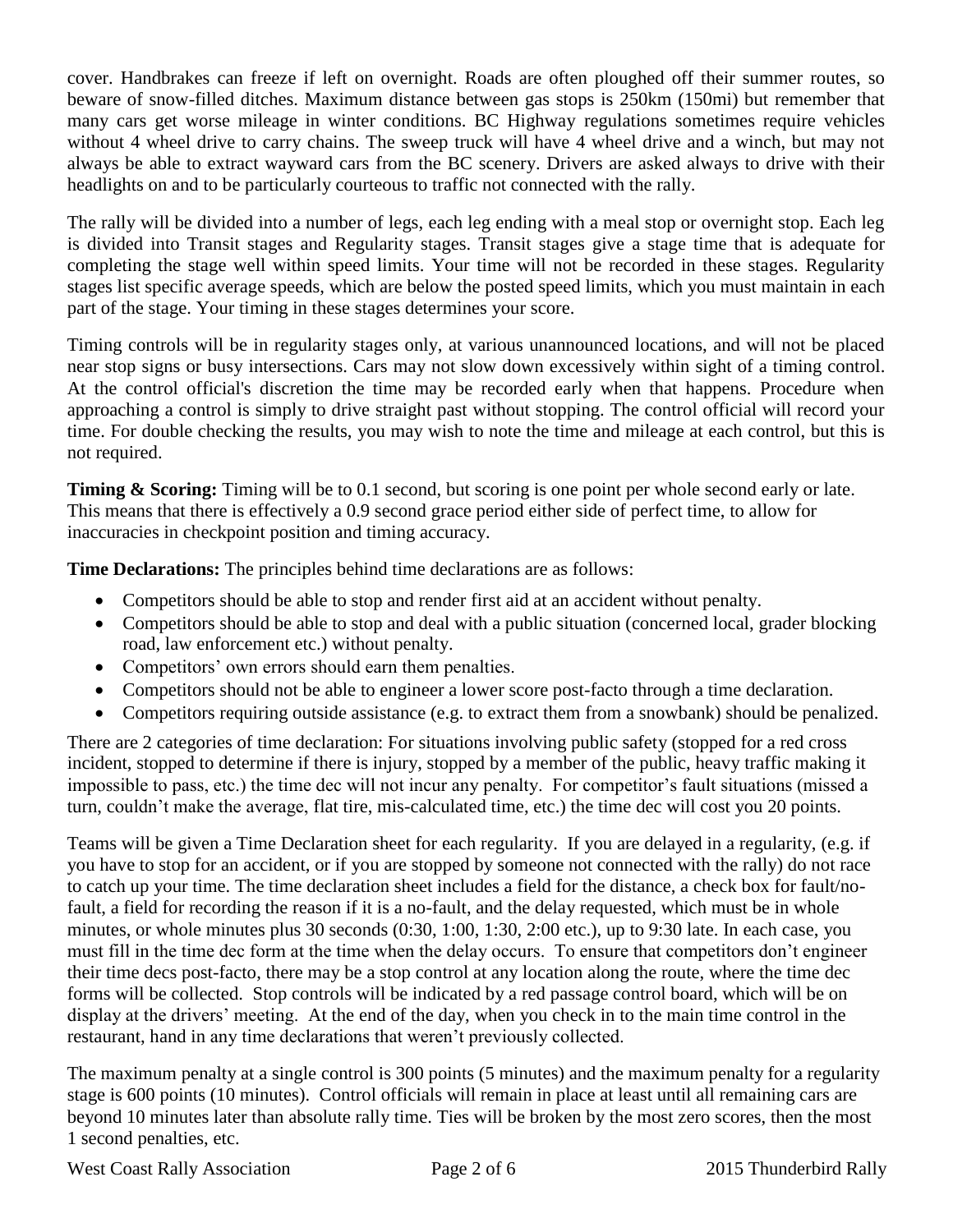#### **Awards and Classes**

Trophies will be awarded, for overall position and according to the classes laid out for the BC region rally championship:

| Paper:             | No calculators, rally tables or accessory odometers.                                       |  |
|--------------------|--------------------------------------------------------------------------------------------|--|
| <b>Calculator:</b> | Accessory odometers, non-programmable calculating devices that are not driven by a wheel.  |  |
| <b>Unlimited:</b>  | Unlimited equipment.                                                                       |  |
| Novice:            | Neither team member having entered more than 3 TSD railies prior to the start of the       |  |
|                    | competition year and navigation equipment to conform to calculator class.                  |  |
| <b>Historic:</b>   | Vehicles manufactured more than 25 years prior to Dec 31 of the year preceding the current |  |

competition season. Navigational equipment is unlimited.

#### **Thunderbird Team Prize**

In the grand tradition of 1960's rallying, Savoia Aero SA (a division of D.E.R. International) sponsored the establishment of an annual Team Trophy for the Thunderbird Rally. A Team is defined as three to six entries, of differing classes (span at least two classes and no more than two in one class) and should include a novice team. All teams with or without a Novice class entry shall be scored by one of the following means: by averaging a Novice score factor (average of all novice scores for the event) or the actual score of their novice team member (which ever method is more beneficial for the team score). Teams may be declared up to the close of registration. There is no additional fee for registering a team. Teams are strongly encouraged to display their team name and/or logo on the team vehicles, using professional-looking and tasteful decals. Each entry on a team will be given a score factor, which is the ratio of their score to the winning score in their class. The winning team will be the one with the lowest average score factor. The designated team captain will be awarded the perpetual trophy. Team trophy details can be found at <http://www.rallybc.com/archives/SavoniaTeam.htm>

#### **Officials of the Event**

|            | <b>Route Master: Paul Westwick</b> | $\text{(paul@rallybc.com)} \quad (604) 617 4132$ |  |
|------------|------------------------------------|--------------------------------------------------|--|
| Registrar: | Tony Latham                        | $\frac{1}{2}$ (tony@rallybc.com) (604) 537 6760  |  |
| Steward:   | TBA                                |                                                  |  |

#### **Schedule**

#### **Sunday January 31**:

Close of early entries. Preliminary start order assigned. Those who pay after this date will be assigned at the back of the field.

**Friday February 5:**

7:00-9:00pm Registration & Technical inspection, at rally HQ in Merritt.

- 8:30-10:00pm Optional novice training session at rally HQ (Comfort Inn) in Merritt. This will be a classroom session, based on the WCRA novice rally course. If you wish to attend, please contact Paul (paul@rallybc.com) to confirm a spot.
- 9:00pm Final start order posted, based on current paid entries. Any entries received after this time, or without payment yet confirmed, will start at the end of the field.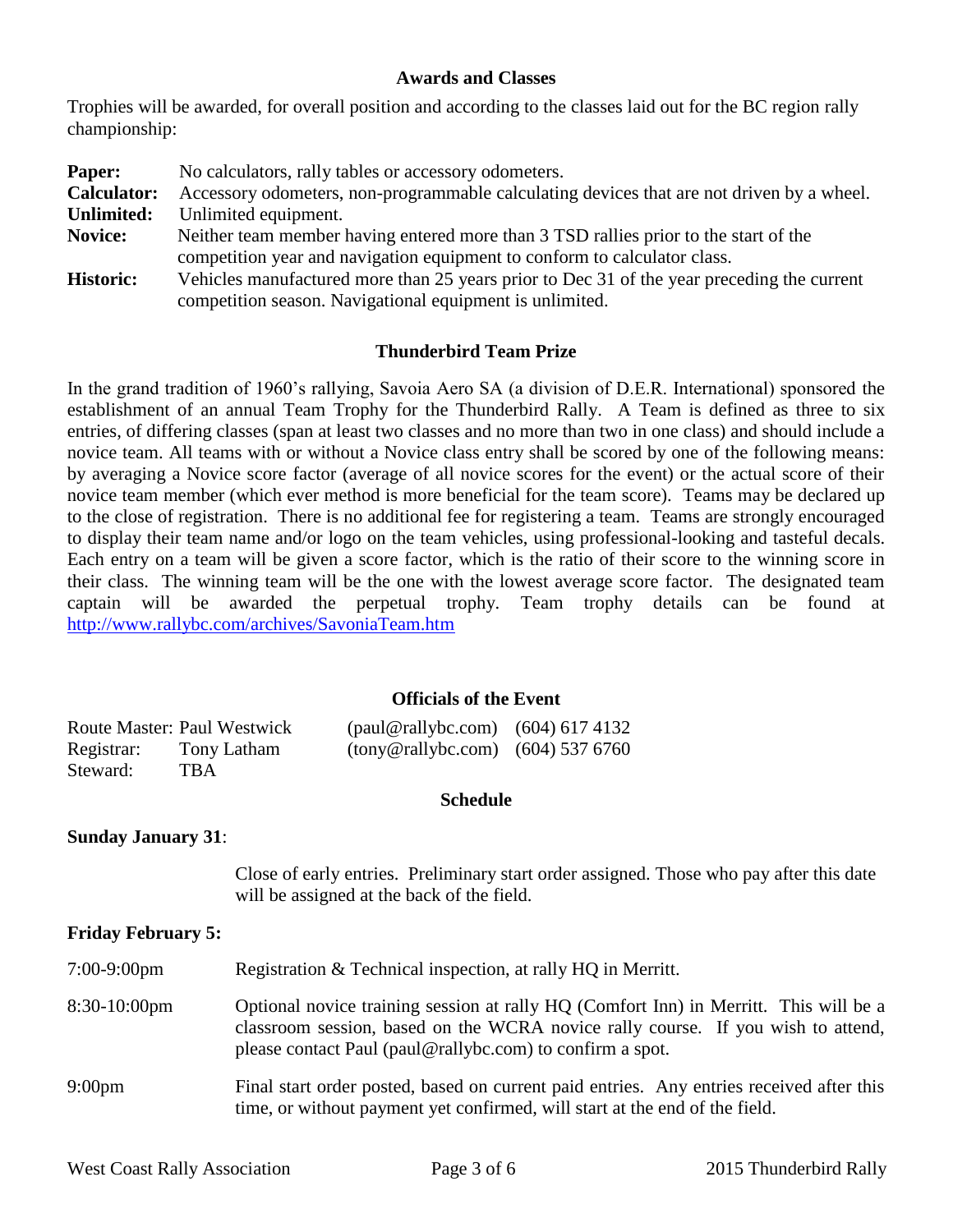## **Saturday February 6**:

| 7:30-9:30am        | Late Registration & Breakfast, rally HQ, Merritt. |
|--------------------|---------------------------------------------------|
| 7:30-9:30am        | Technical inspection, rally HQ, Merritt.          |
| $10:00$ am         | Novice drivers' meeting                           |
| $10:30$ am         | Drivers' meeting                                  |
| 11:01am            | First car out                                     |
| 8:30 <sub>pm</sub> | End of day 1, Dinner & Scoring, Vernon            |

#### **Sunday February 7**:

| 8:00am             | No drivers' meeting for day 2, but if there any notes, they will be posted in the hotel |  |  |
|--------------------|-----------------------------------------------------------------------------------------|--|--|
|                    | lobby by this time.                                                                     |  |  |
| 8:30am             | First car out                                                                           |  |  |
| 3:30 <sub>pm</sub> | End of day 2, Boston Pizza, Merritt, Dinner, Scoring & Awards presentation (start       |  |  |
|                    | making up your stories)                                                                 |  |  |

Directions to the rally HQ: The Quality Inn is on Walters St, near the north end of Merritt. From the south, take the second Merritt exit (exit 290), and turn left at the T junction onto Voght. From the north, take the first Merritt exit and proceed south along Voght. Turn right on Walters St, about 800m from the exit, then The Quality Inn is on your left.

#### **Fees and Costs**

Entry Fee: \$200 (\$145 US for US competitors) for entries received before midnight January 31, 2016. \$230 (\$170 US) for late entries. Members of BC rally clubs are eligible for a \$15 (\$10 US) discount each (i.e. \$30 off if both are members). Please make cheques payable to West Coast Rally Association.

If you wish to pay by PayPal or Interac, send it to paul@rallybc.com

If you wish to join WCRA or renew your membership, the form and fee can be included with your entry.

Maximum entries accepted: 60. Any entries received above the maximum will be notified by phone and held on a waiting list. If entering late, please confirm by phone. Entry fee cheques may be post dated up to the close of early entries (January 31), or current dated, for the entry to be accepted.

Entry form link: <https://goo.gl/RZlRcU>

If mailing a cheque, please send to:

West Coast Rally Association 1169 Nelson Street #408 Vancouver BC Canada, V6E 1J3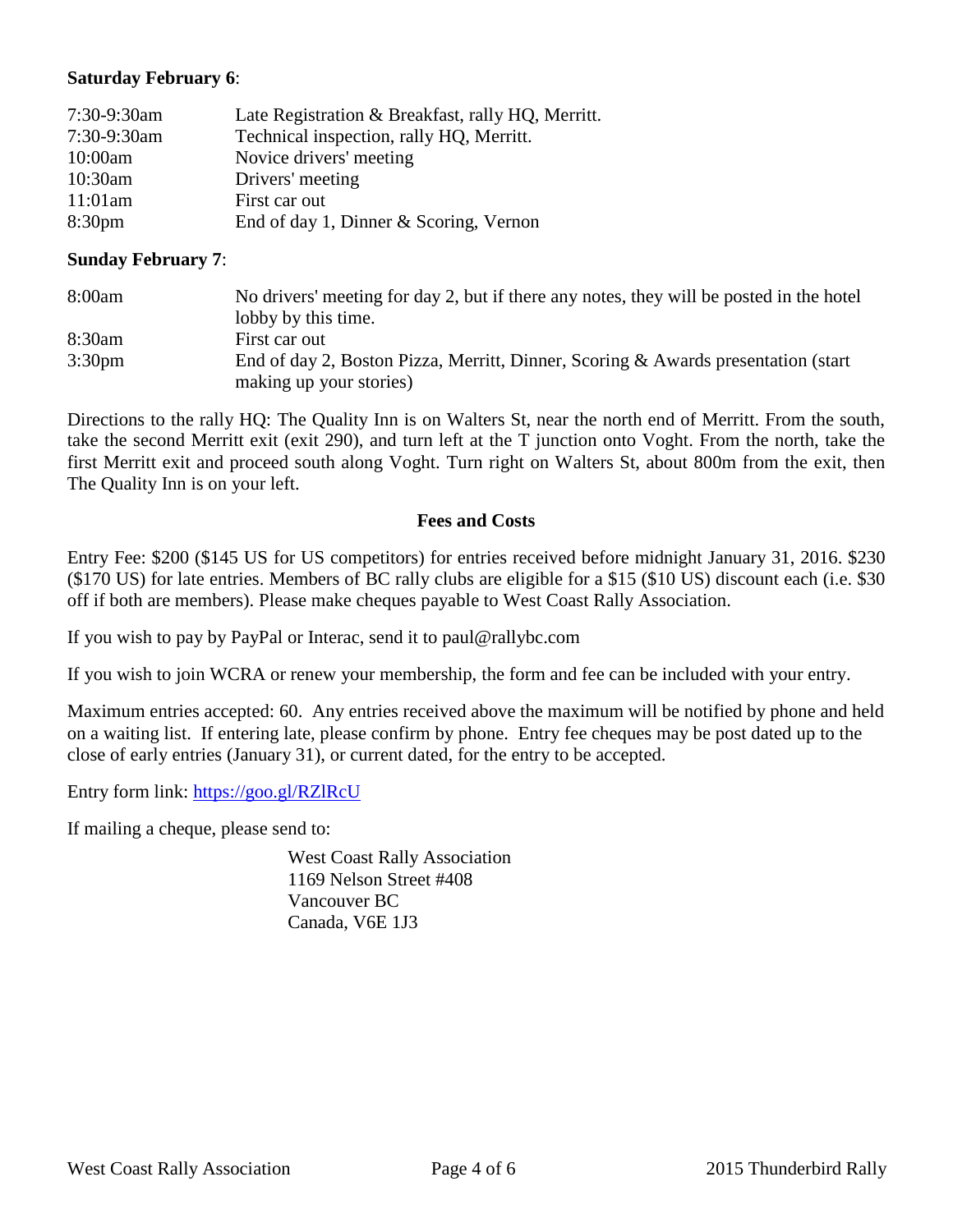#### **Accommodation**

We have arranged hotel group rates as follows:

# **Merritt (Friday Night and/or Sunday Night):**

Quality Inn (rally HQ):  $1-800-663-2830.$  2 Queens:  $$88 + tax, 1$  Queen:  $$85 + tax,$  just mention the Thunderbird Rally. Continental breakfast included.

Alternate/Overflow: Ramada Inn: 1-800-353-3571 or 1-250-378-3567. Call for rate, and please mention the Thunderbird Rally.

## **Vernon (Saturday Night):**

Village Green Hotel: 1-800-663-4433. Double occupancy: \$79 + taxes, just mention "Thunderbird Rally Group". The block will be held until January 22, so please book early to avoid disappointment!